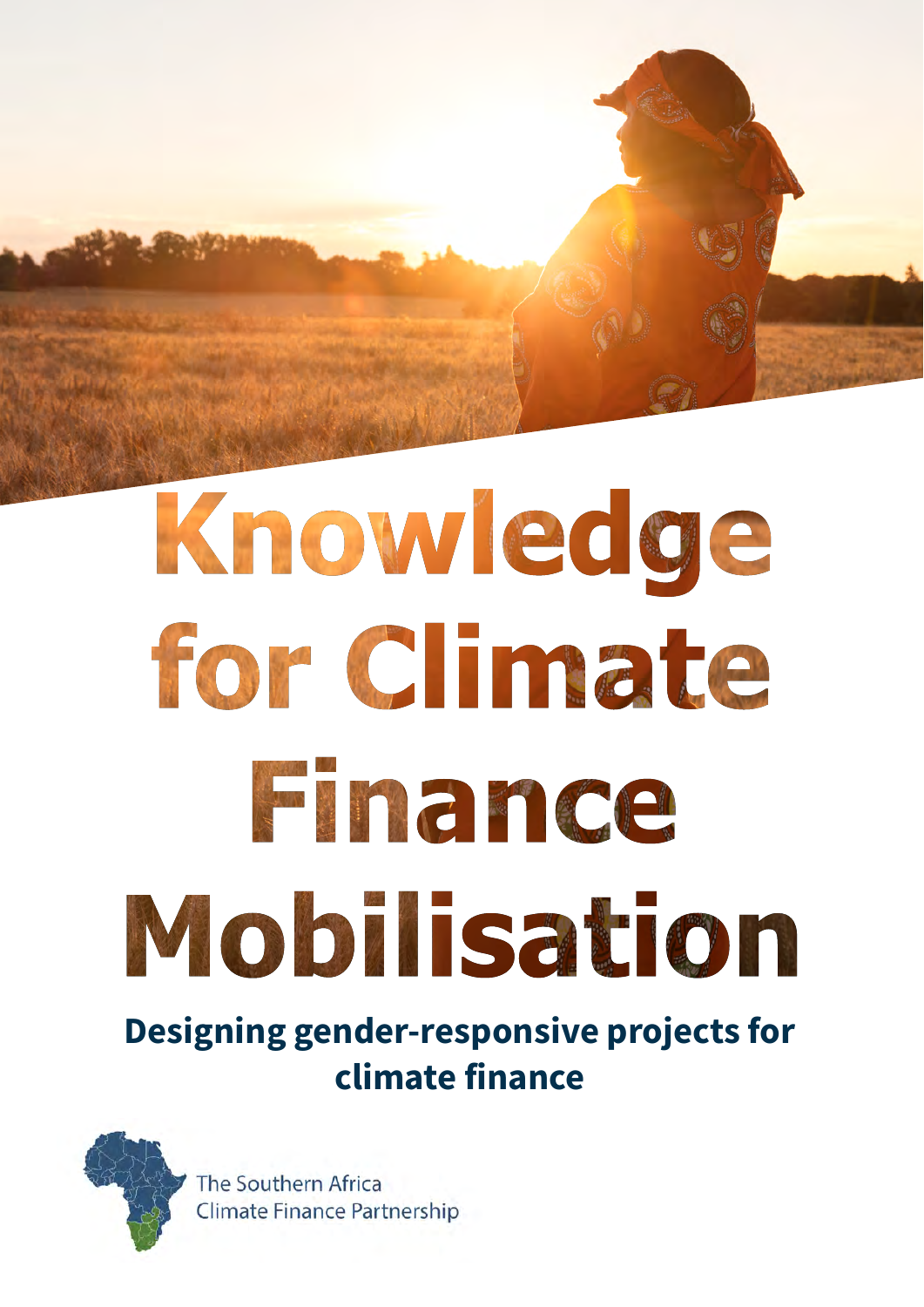# **Designing gender-responsive projects for climate finance; responding to the requirements of the new Green Climate Fund Gender Policy and Action Plan 2020-2023**

#### April 2020

This briefing note provides targeted guidance on how to operationalise gender in project planning, and what a gender-responsive project might look like, in line with the new Green Climate Fund (GCF) Gender Policy and Action Plan 2020-23.

In summary;

- Gender-responsive adaptation projects have the potential to equitably reduce adverse impacts of climate change for women, men, girls and boys whilst also contributing to gender equality.
- Climate finance funds are encouraging integration of gender, and the GCF has progressively updated its Gender Policy and Action Plan to encourage projects to be more ambitious - from gender-sensitive to gender-responsive and gender mainstreaming.
- Taking a gender-responsive approach is the responsibility of many different parties - Nationally Designated Authorities (NDAs), focal points, Accredited Entities, and project teams, and involves actions before and during project development and implementation.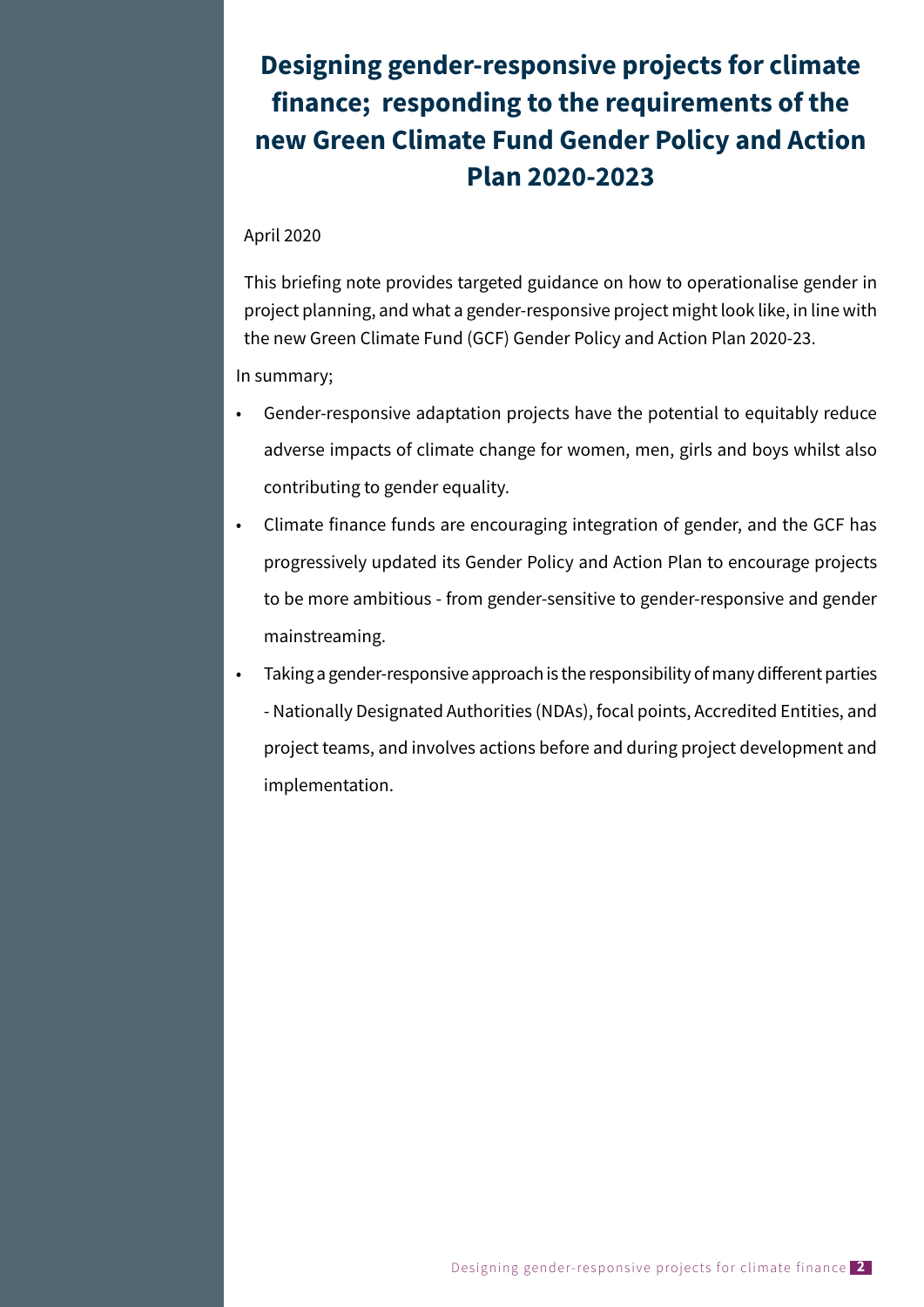# **Table of contents**

| Designing and implementing gender-responsive climate change projects8 |  |
|-----------------------------------------------------------------------|--|
|                                                                       |  |
|                                                                       |  |
|                                                                       |  |
|                                                                       |  |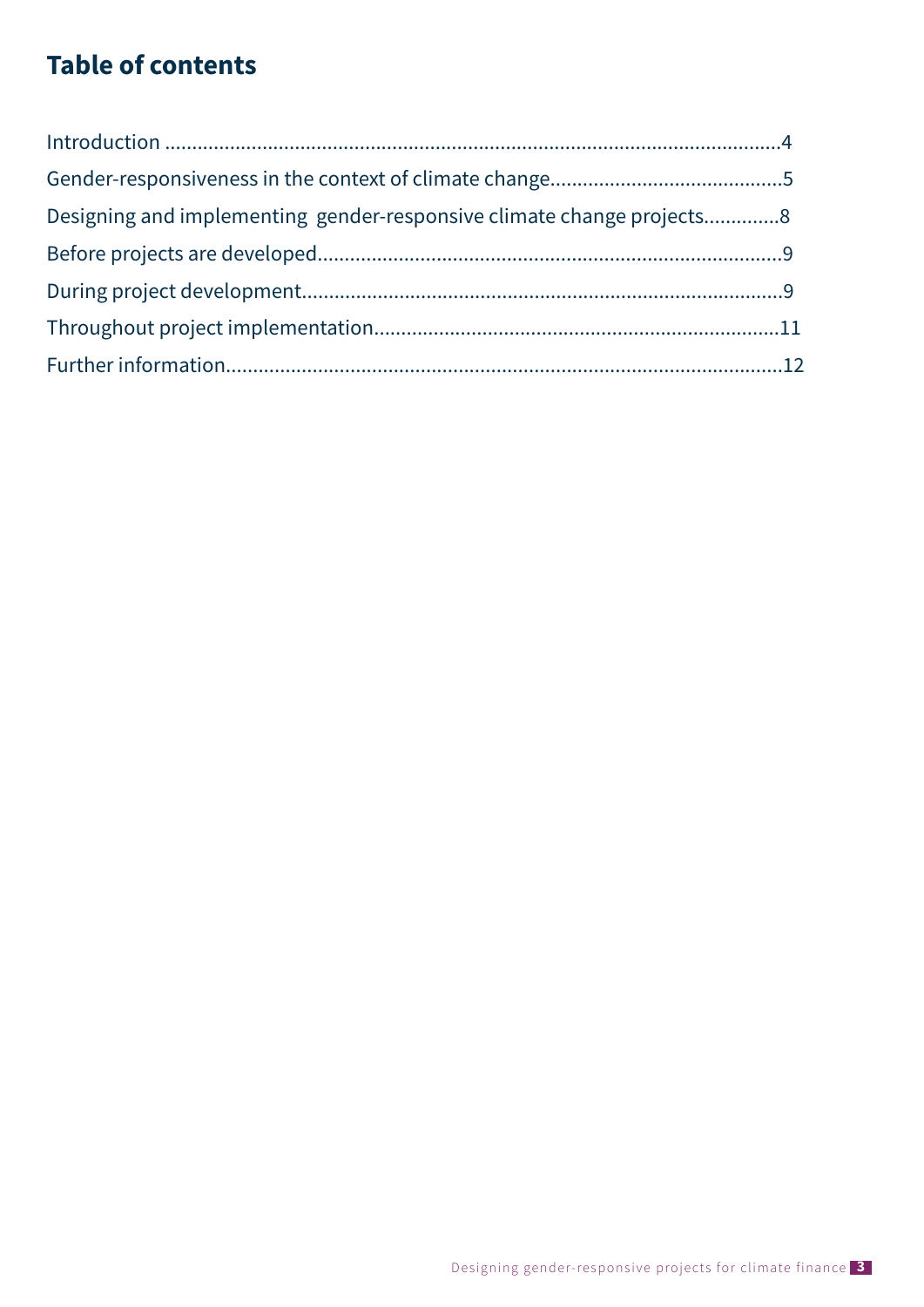## **Introduction**

Increasing gender-responsiveness in the programming of climate related activities or investments presents an opportunity to equitably reduce the adverse impacts of climate change for women, men, girls and boys, as well as to achieve gender equality. This is particularly important in the context of southern Africa where social constructions of gender roles and gender inequality means that women tend to be more vulnerable and limited in their capacity to adapt to climate change.

Climate finance providers require that adaptation projects are designed, implemented, monitored, reported on and evaluated with gender implications in mind. The GCF in particular aims to take a progressive approach, in-keeping with its ethos to fund projects that have paradigm shift potential. Since being operationalised in 2015, it has released two updates to its initial Gender Policy and Action Plan, each one encouraging successively more progressive approaches, from gender-sensitive to gender-responsive adaptation (and mitigation), and gender mainstreaming.

*"The challenge remains to work toward systematic integration and go beyond a gender 'add-on'. A truly gender-responsive approach to funding climate actions will not only address how funding decisions are made and implemented, but will fundamentally alter the focus of funding operations." -* Schalatek, 2019 p 3

This policy brief seeks to distinguish between different approaches towards gender mainstreaming in the context of climate finance, and in particular describe how to operationalise a "gender-responsive" approach in project development and implementation in light of the GCF Gender Policy and Action Plan 2020-23.

#### **Meaning of key gender-related terms**

**Gender** refers to how societies and specific cultures assign roles and ascribe characteristics to men and women on the basis of their sex.

**Gender equality** refers to equal rights, power, responsibilities and opportunities for women and men, as well as equal consideration of the interests, needs and priorities of women and men.

**Gender equity** refers to the process of being fair to women and men. To ensure equity, measures often need to be taken to compensate for (or reduce) disparity for historical and social disadvantages that prevent women and men from otherwise operating on an equitable basis. Equity, therefore, leads to equality.

**Gender mainstreaming** is a process of assessing the implications for people of different genders throughout the strategy and operations of a programme or organisation.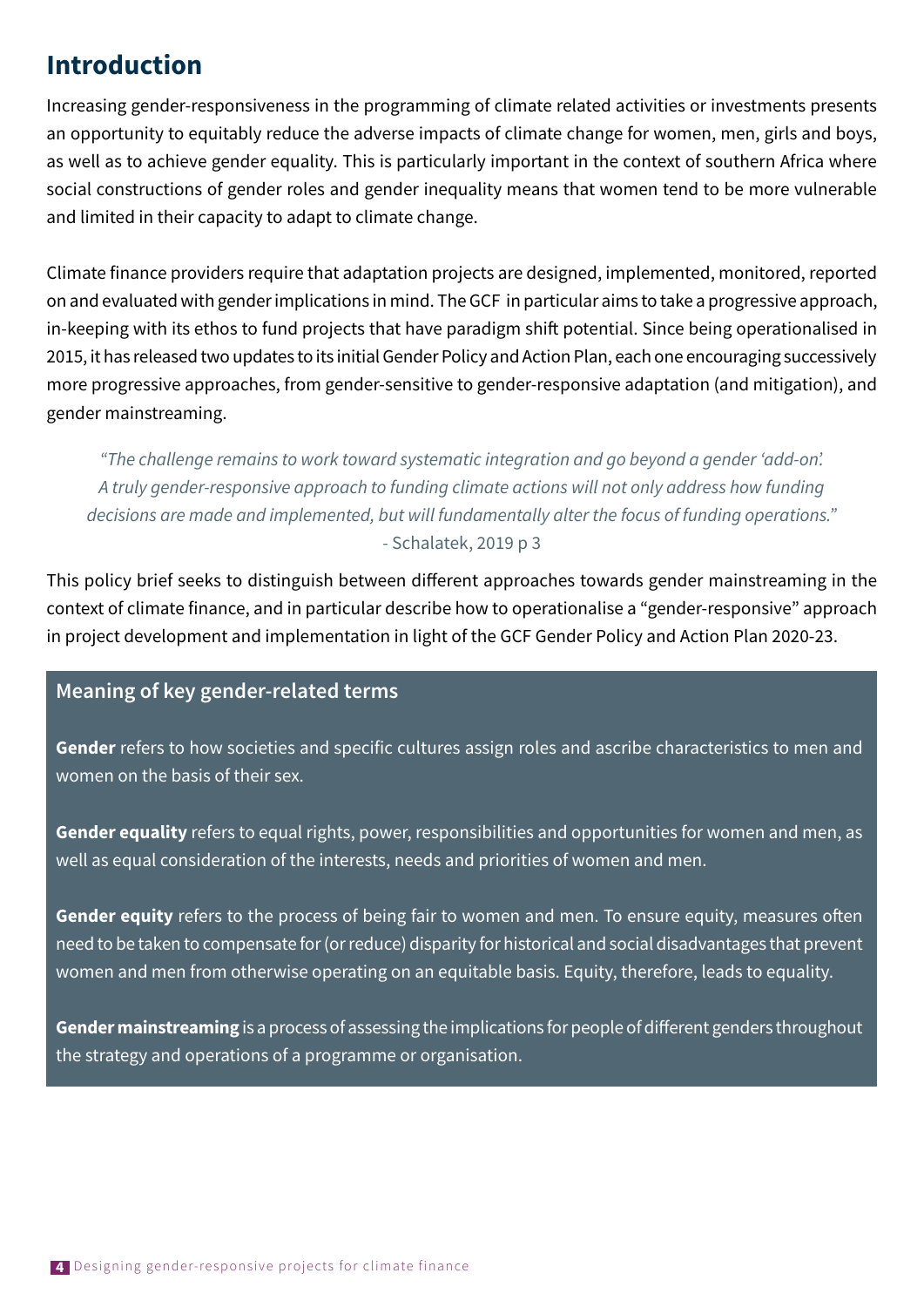## **Gender-responsiveness in the context of climate change**

#### **The "gender continuum" of approaches**

In a gender unequal and largely patriarchal world, the approach that we take to problem identification, and the design of projects responding to these problems, is typically gender-blind. Gender-blind approaches may be neutral in terms of not affecting the existing status quo of gender relations (favouring neither men or woman specifically, but also not shifting existing inequality in any way). However, there is a risk that they may be exploitative, widening inequality between men and women. Due to gender roles, for example, men tend to play a bigger role in commercial agriculture than women. An intervention to promote commercial agriculture would therefore preference men relative to women, and thus widen gender inequality.



Figure 1: Gender continuum

A better approach is to be gender-sensitive. **Gender-sensitive** means taking into account gendered roles and norms and modifying activities accordingly to ensure equal opportunities for participation and benefits by women and men. In the agriculture example, this might mean providing an alternative option for livelihoods for women that is in-keeping with their home-based responsibilities. Gender-sensitive approaches do not address the underlying causes of inequality.

The best option is to be gender-responsive.**Gender-responsive** means explicit inclusion of activities to promote women's empowerment and promote equality. It therefore expressly aims to address the root causes that give rise to inequality. In the agriculture example, this may mean awareness raising and training for both women and men to dismantle the social norms that limit women's role in commercial agriculture, and provide homebased support for childcare to enable women to participate in such value chains.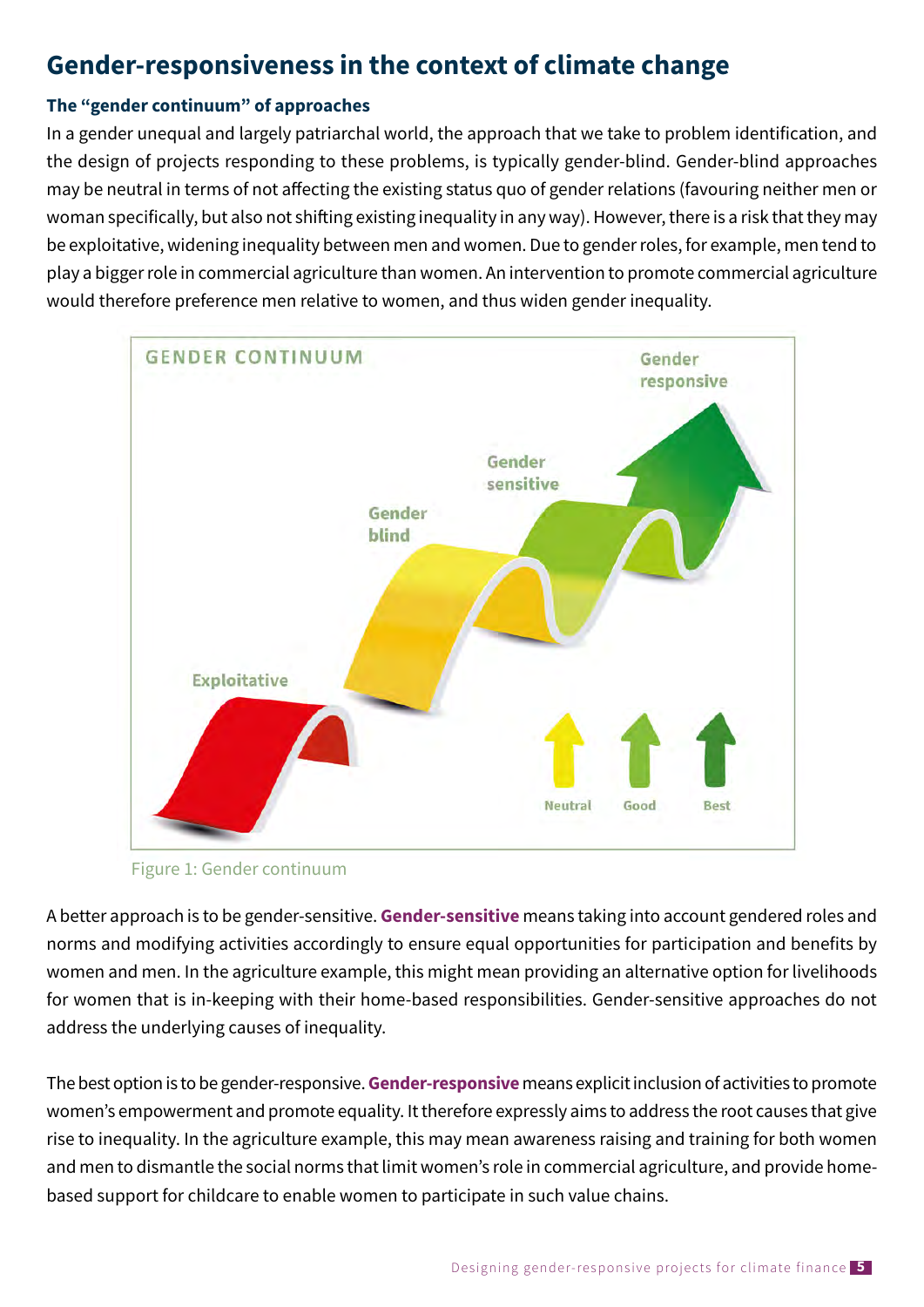Since the world is still, to varying degrees, gender-unequal, proactive attempts are typically required to support women's empowerment as a prerequisite to gender-responsive adaptation. This may require targeted efforts at education and literacy for women and girls and directing the availability of resources, for example through the provision of microcredit. However, this needs to be accompanied by the wider systemic change that alters the creation of unequal gender relations. This might include engaging and getting buy in from the government to overturn exploitative laws, for example those that preclude women from owning/having access to land, and ensuring equal access to opportunities.

#### **GCF and Gender**

The GCF has been committed to gender equality since it commenced operations. In going beyond the commitment to "do no harm" as shown in typical environmental and social safeguards, it has been commended for exhibiting global leadership in the process (Schalatek, 2019). This commitment relates both to its internal operations and the operations of its network of partners (including NDs and Accredited Entities). It also relates to its programming decisions, in terms of project design, budgeting, implementation and monitoring and evaluation of outputs and outcomes.

The aim of the Green Climate Fund's Gender Policy is to promote climate investments that advance gender equality through climate change mitigation and adaptation actions; to minimise social and gender-related climate risks; and to reduce the gender gap resulting from climate change-exacerbated vulnerabilities. In addition, GCF has regularly reviewed and revised its Gender Policy and Action Plan, setting progressively more advanced benchmarks to ensure that its activities contribute to the attainment of gender equality (Table 1 below).

## **Alignment of the GCF's Gender Policy with the Paris Agreement**

The GCF Gender Policy is aligned with the Agreement to the United Nations Framework Convention on Climate Change. In Article 7.5 the Paris Agreement highlights that adaptation action should be genderresponsive; and the Preamble reiterates that, when taking action to address climate change, Parties should consider their commitments to gender equality, empowerment of women and intergenerational equity.

#### **GCF Gender Policy and Action Plan 2015-17**

The first iteration of its Gender Policy and Action Plan, from 2015-17, took a gender-sensitive approach, anchored in six principles (see Table 2 below). Gender-sensitivity implies a consideration of the potential contribution of women and men to societal changes as well as the methods and tools used to promote gender equity, reduce gender disparities, and measure the impact of climate change and other development activities on men and women. In programming, this mandated that all projects submit a gender assessment as part of their proposals, in which they identified key gender issues of relevance to the project.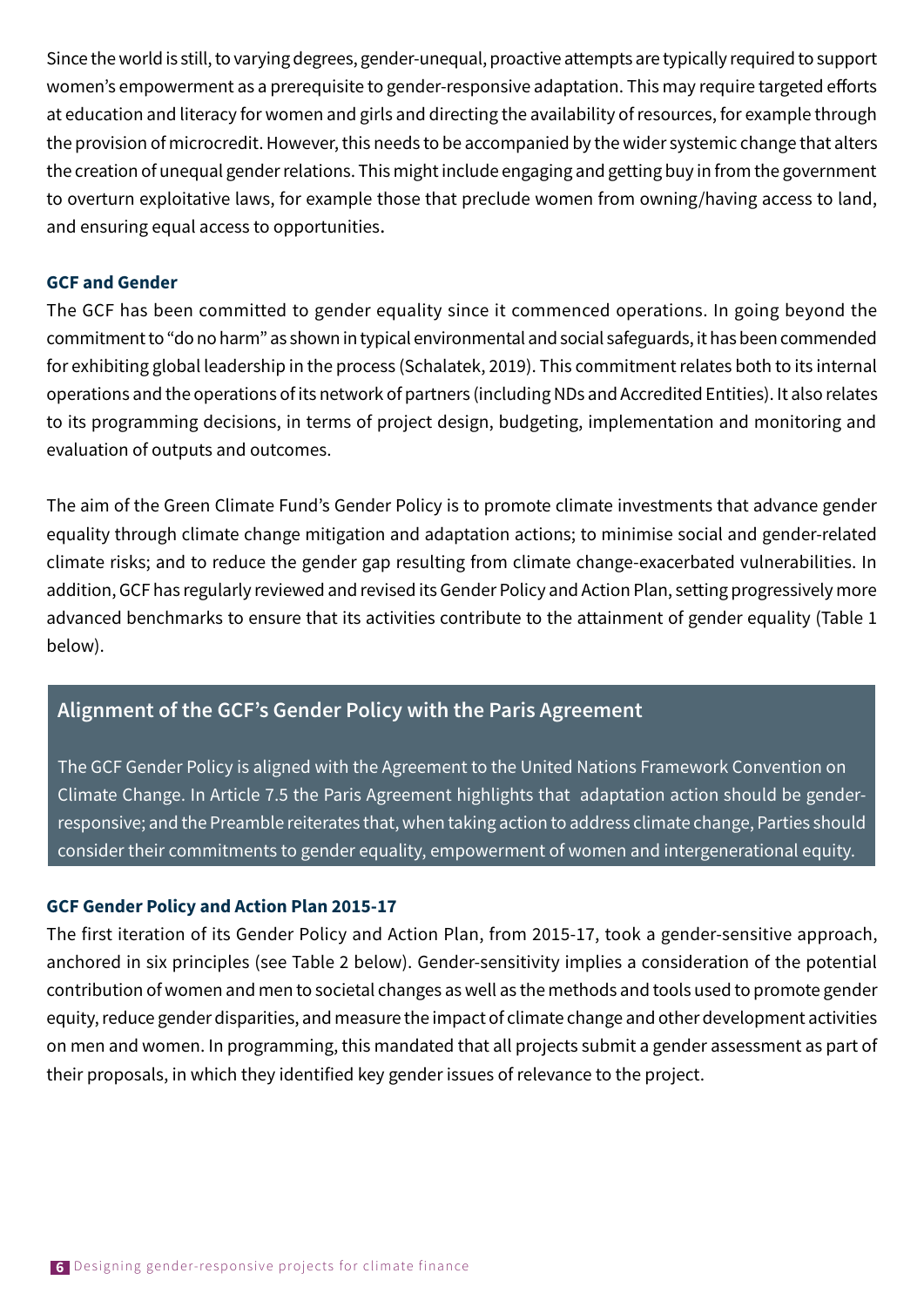#### **GCF Gender Policy and Action Plan 2018-20**

The second iteration of the Gender Policy and Action Plan, from 2018-20, shifted its approach further along the gender continuum (see Figure 1 above) to be gender-responsive. Being gender-responsive means that instead of only identifying gender issues or ensuring a "do no harm" approach, the projects they fund must substantially help to overcome historical gender biases. Practically speaking, this requires that all projects submit gender action plans as well as gender assessments.

#### **GCF Gender Policy and Action Plan 2020-23**

The third iteration of the Gender Policy and Action Plan, from 2020-23, continues to emphasise the importance of a gender-responsive approach, also highlighting the need to consider vulnerable groups in communities and take into account traditional knowledge. It also builds on previous versions by committing to mainstreaming gender in all its operations. In addition it recognises that, to continue with progress, there is a need to develop the capacities of NDAs, focal points, and Accredited Entities to enable them to better mainstream gender in projects. Financial resources can now be requested for this from the Project Preparation Facility.

## **EVOLUTION OF THE GCF GENDER** POLICY AND ACTION PLAN, AND REQUIREMENTS **FOR PROPOSAL SUBMISSIONS**

| <b>Gender Policy date</b><br><b>Principle Gender</b> | Gender approach   | Requirements for project<br>proposals |                              | <b>Financial and</b><br>technical         |
|------------------------------------------------------|-------------------|---------------------------------------|------------------------------|-------------------------------------------|
|                                                      |                   | Gender<br>assessment                  | Gender<br><b>Action Plan</b> | support for NDAs<br>and direct access AEs |
| 2015-17                                              | Gender-sensitive  | Yes                                   | No                           | No.                                       |
| 2018-20                                              | Gender-responsive | Yes                                   | Yes                          | No.                                       |
| 2020-23                                              | Gender-responsive | Yes                                   | Yes                          | Yes                                       |

Table 1: Evolution of the GCF Gender Policy and Action Plan, and requirements for proposal submissions

#### **Gender Assessment**

The Gender Assessment provides a context of the different roles, rights, needs and opportunities of women and men, girls and boys, identifying causes and effects of differential vulnerability and capacity and presenting a gendered "problem context" that the project can address.

## **Gender Action Plan**

Building on the Gender Assessment, the Gender Action Plan contains impact, outcome and output statements and details of how the activities can be made gender-responsive, the budget allocation to them, the targets and indicators that will enable monitoring of progress (e.g. sex-disaggregated data), and the responsibilities of various parties.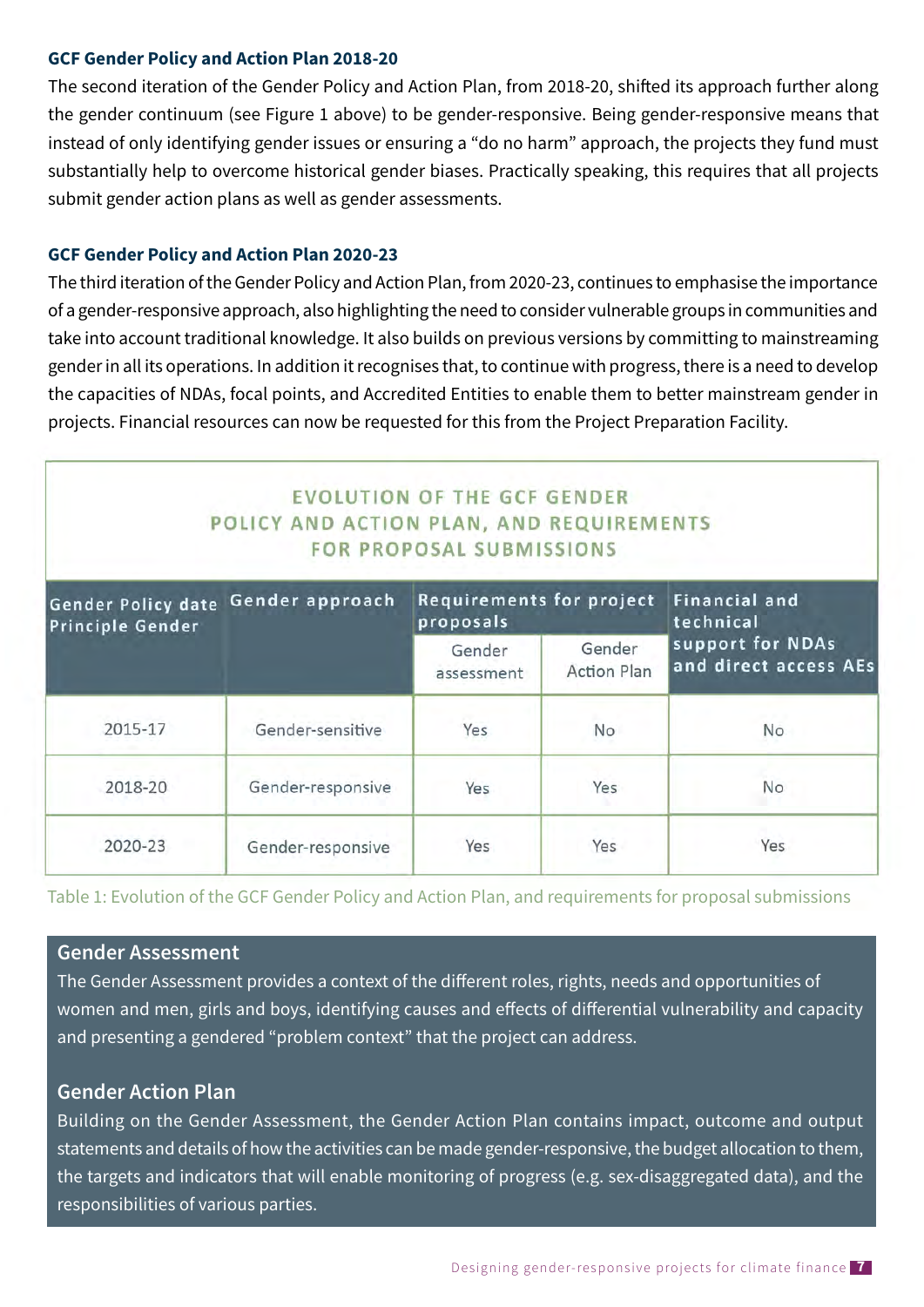## **Designing and implementing gender-responsive climate change projects**

Current good practice recognises that gender-responsiveness is important at all stages of the project cycle and requires involvement of various parties (Table 2).

| GENDER-RESPONSIVENESS,<br>THEIR TIMING IN THE PROJECT CYCLE,<br><b>AND WHO SHOULD TAKE</b><br><b>RESPONSIBILITY</b> |                                          |                                                  |  |  |
|---------------------------------------------------------------------------------------------------------------------|------------------------------------------|--------------------------------------------------|--|--|
| Principle                                                                                                           | <b>Timing for first</b><br>consideration | Responsibility                                   |  |  |
| Commitment to gender<br>equality                                                                                    | Before projects are<br>developed         | GCF, NDA, AE, project team                       |  |  |
| Country ownership                                                                                                   | Before projects are developed            | NDA, AE                                          |  |  |
| Gender assessment                                                                                                   | Start of project development             | AE, project team, women and men<br>beneficiaries |  |  |
| Equitable resource<br>allocation (in Gender<br>Action Plan)                                                         | Start of project<br>development          | AE, project team                                 |  |  |
| Accountability for results and<br>impact (in Gender Action<br>Plan)                                                 | Start of project<br>development          | AE, project team, beneficiaries                  |  |  |
| Inclusion of women in project<br>governance (in Gender Action<br>Plan)                                              | Start of project development             | AE, project team, beneficiaries                  |  |  |

Table 2: Principles for gender-responsiveness, their timing in the project cycle, and who should take responsibility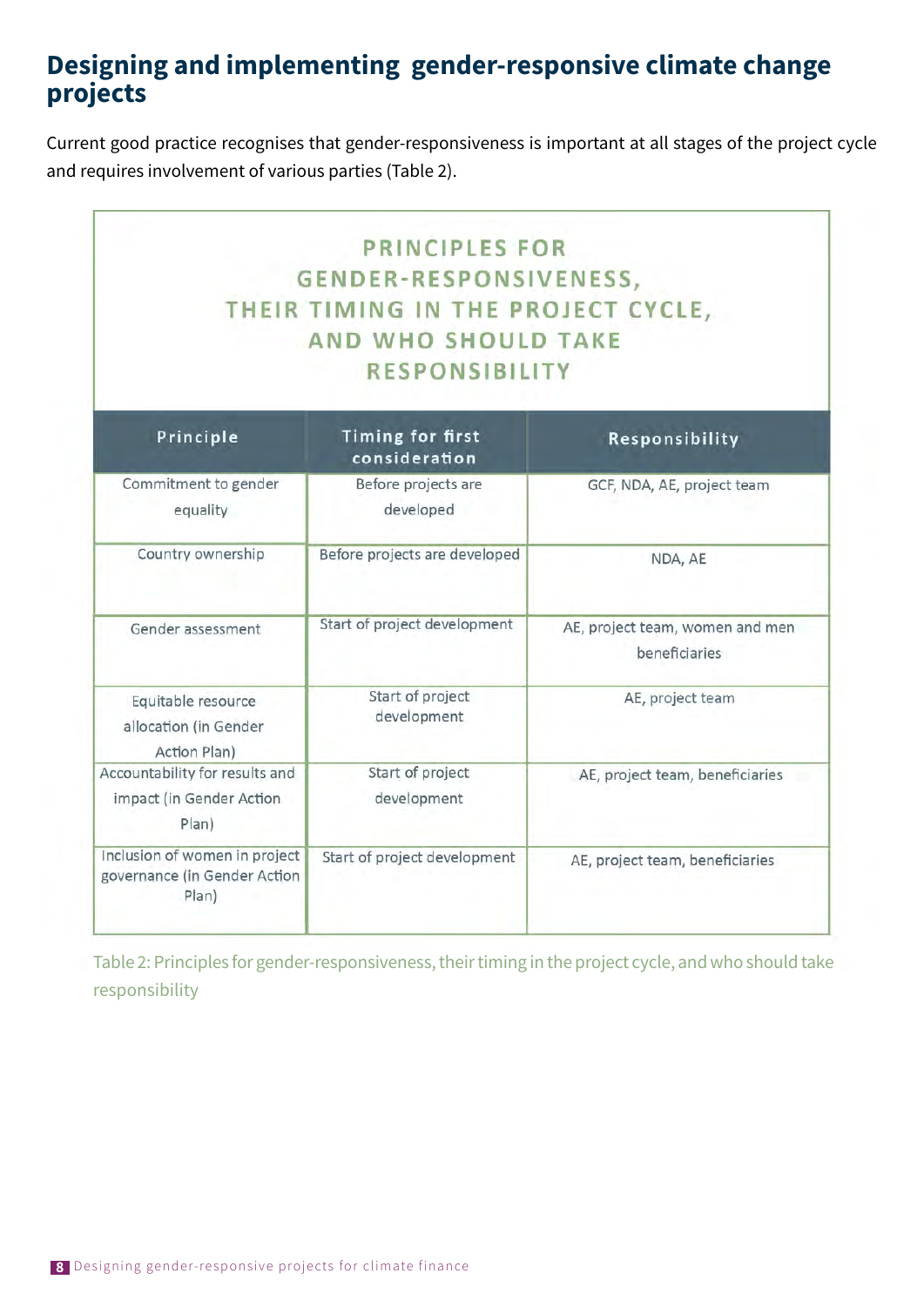## **Before projects are developed**

Ensuring commitment to gender equality and country ownership are essential prerequisites of an enabling environment for project development. Most southern African countries have gender policies in place which make commitments to achieving gender equality, mainstreaming gender across government and its operations, and proactively supporting women's empowerment. Well-designed GCF climate change projects can support the implementation of such policies. Often commitment to gender equality comes from strong political commitment, or leadership in institutions that can play a role in enabling gender-responsive climate adaptation, for example government ministries (NDAs) and Accredited Entities. Many of the institutions that have been successful in implementing gender-responsive adaptation, and obtaining international climate finance to support the process, are because the leadership of relevant institutions has identified the opportunities for outcomes that have equitable benefits (Direct Access Entity in southern Africa).

*"If there is a will, and we can have the board see the same views as the executive, then there is a way and you can move forward" -* Direct Access Entity in southern Africa

Country ownership is one of the components of the GCF's Investment Framework. It requires that project objectives are in line with priorities of the country's climate change strategy and other relevant policies, including national gender policies and regulations.

# **During project development**

Beyond country ownership, there also needs to be community ownership among intended beneficiaries. This requires that ample consultation takes place at the commencement of project development. Consultation should involve the target population, inclusive of ethnic minorities, the disabled, elderly, children, women and indigenous peoples (Fayolle and Odianose, 2017).

*Your proposal can look good on paper, but if you have not achieved community ownership before you move to tick the GCF requirements, you will face setbacks later on" -* Direct Access Entity in southern Africa

**The GCF requires that women and men be provided with equal opportunity to take an active part in stakeholder consultations and decision-making.** This may require creativity and additional efforts. For example, in community meetings men's voices are often given preference over women - whether explicitly because gender roles dictate that women should not intend, or implicitly because wives will often defer to their husbands to represent them even if they are present. Consultations in this case may inadvertently only hear the concerns of 50% of the population. Arranging separate consultations for women, that take place at a time and in a location that are appropriate to their gender roles, will increase the likelihood of representation of both genders. The consultations can feed into the gender assessment.

**The Gender Assessment is a critical component of the project development phase**. It should outline the context of vulnerability for women, men, girls and boys, and their adaptation needs, providing evidence that the intervention will not reinforce inequalities but actively aim to challenge them.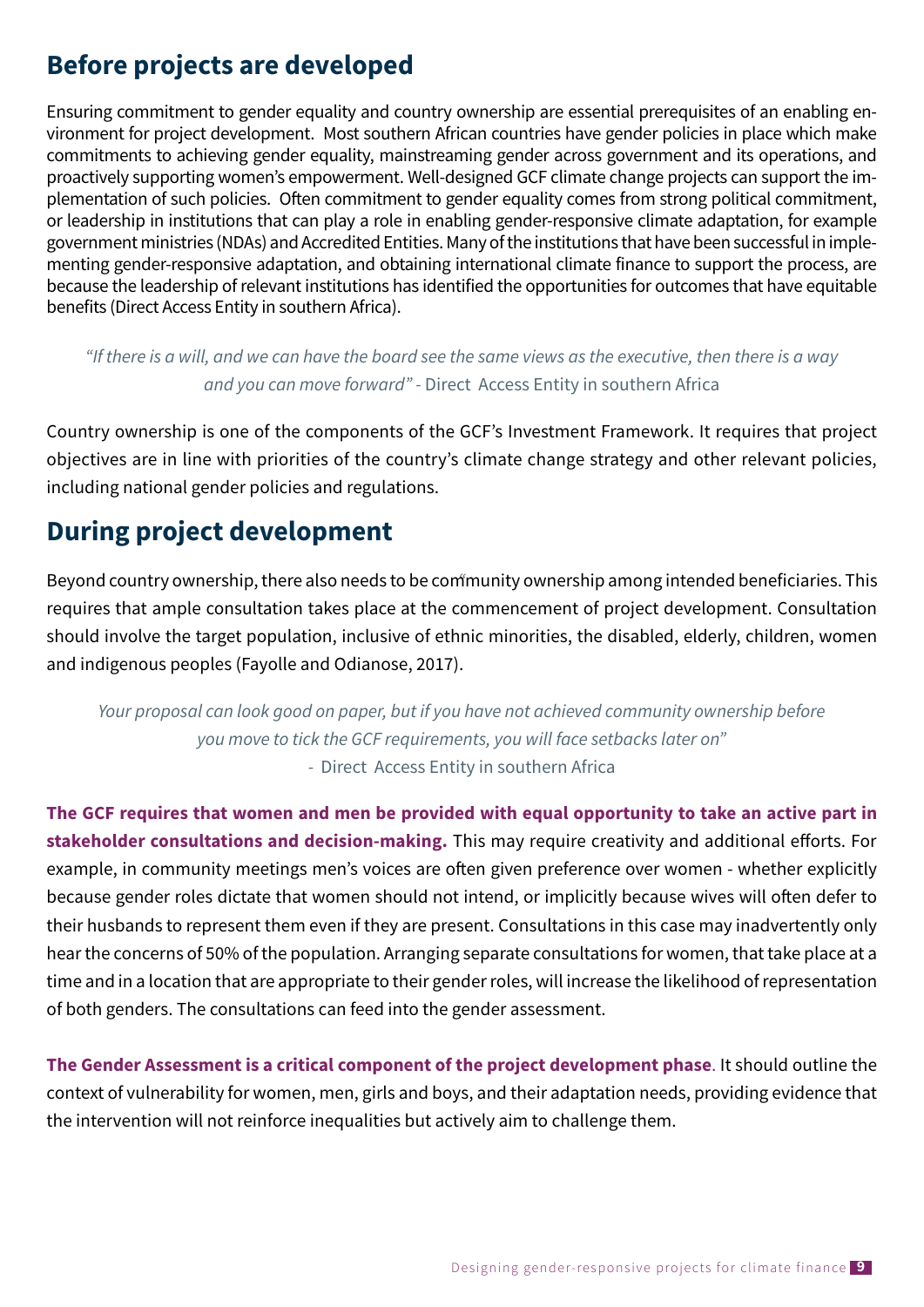#### **It includes:**

#### **1. The baseline situation**

- General country-level indicators, for example gender differences in education, health, life expectancy, labour force participation, political participation
- Specific context of the intervention, including commonly-held beliefs, stereotypes, resource access and use, division of labour and participation of women and men in decision-making structures
- **2. Identification of an intervention that can provide equitable opportunities for adaptation that contribute to gender equality**
- Current and likely changes in vulnerability and adaptive capacity of women and men in the context of the planned intervention and its role in broader gender equality
- Opportunities identified to challenge gender stereotypes and increase positive gender relations through equitable actions
- Roles that women and men are anticipated to play in the intervention, their appropriateness in light of gender differences in resource access and responsibilities and needs for training, and opportunities to promote women's roles in governance

To effectively obtain this information, there is a need to understand the context of women and men. Ensuring that consultation takes place separately with women and men is essential, as is engendering all questions (i.e. asking "what do men do?" and "what do women do?" rather than "what do people do" - which encourages gender blind responses). Whilst sex-disaggregated statistics may be available at national and even regional level, local level context is likely to require descriptive and qualitative analysis.

**How information from the gender assessment is going to inform the design of a project that contributes to gender equality is outlined in the Gender Action Plan**. The Gender Action Plan should highlight how resources are equitably distributed between women and men (gender-based budgeting). Gender-based budgeting enables analysis of any variations in the impacts of expenditure between women and men, and also makes visible the costs of gender mainstreaming activities.

It should also contain sex-disaggregated indicators that enable monitoring of the inclusion of, and benefits accruing to, both women and men, as well as gender targets. Project proposals submitted to the GCF must also include a logframe detailing activities, outputs and how they link to desired outcomes. Plans for inclusion should also be outlined, so that progress can be monitored and corrective action taken, when required. When used effectively, the results of the Gender Assessment should inform the design of a complementary logframe and Gender Action Plan.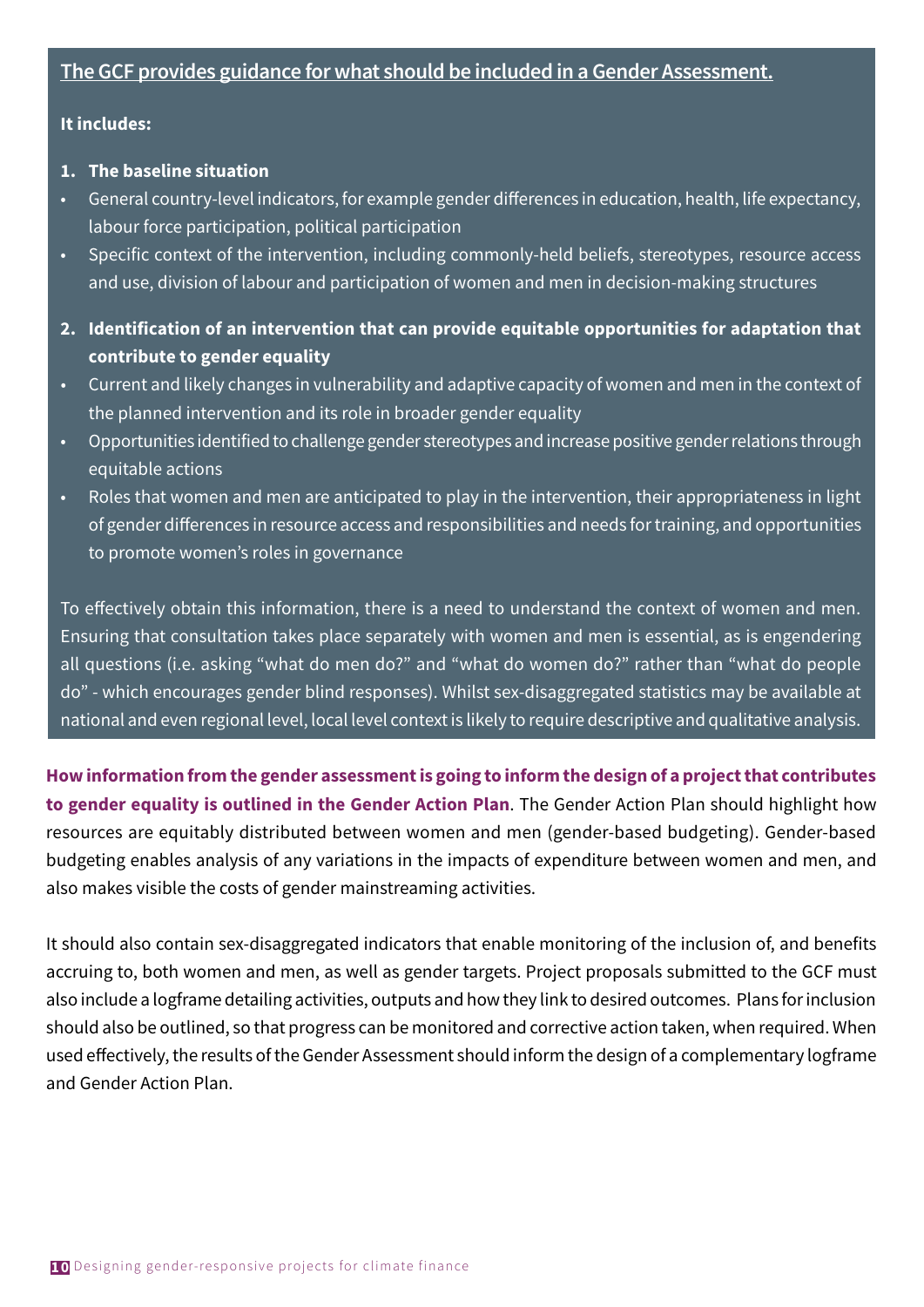#### **Checklist for the Gender Action Plan**

- Is data collection sex-disaggregated to enable monitoring of effects of the project on women and men?
- Are women (and girls) sufficiently included in the decision-making and implementation of the project, with the inclusion of quotas if necessary?
- Have sufficient financial and technical resources been allocated to enable the active participation of, and leadership by, women (and girls)?
- Is there an appropriate accountability mechanism in place to deal with complaints?

*"What is not measured is not done - so having sex-disaggregated indicators and targets ensures gender-responsive actions"* - National Disaster Management Office, eSwatini

# **Throughout project implementation**

During project implementation, ongoing consultation is key to ensure that all vulnerable groups continue to be actively involved in, and benefiting from the intervention. **Active monitoring,**using sex-disaggregated indicators, is critical to ensure progress towards (gender) targets and enable course correction where required.

There are many levels of management involved in gender-responsive adaptation projects: national, subnational, local, and then intervention level. *There will likely be a need for awareness raising and training around gender and climate change (as opposed to gender training - which many government officials may have received) throughout project implementation, as changing social norms does not happen overnight.* Empowering local actors and engaging them in work with existing local institutions and structures can help build institutional capacity to address gender issues.

*"We found that, at intervention level, the obstacle to women's participation in governance structures did not come from men - who were actually keen to encourage them - but rather from women themselves. Support from local traditional leadership was essential to change perceptions"*  - Direct Access Entity in southern Africa

**Building partnerships to enable effective implementation is also key.** Gender advisors from different ministries, university academics and civil society organisations can all play a role in reviewing plans, supporting monitoring, and generating evidence on implementation experiences through research (Direct Access Entity in southern Africa, pers comms).

## **Partnering with educational institutions**

Reflecting the different international policy frameworks, climate change and disaster risk reduction are typically led by different ministries at national level. This requires that concerted efforts are required to ensure coordination, given the complementarities between climate change adaptation and disaster risk reduction. Many countries are making specific efforts to integrate disaster risk reduction into school curricula. In Botswana, for example, this has been found to be very effective in indirectly targeting women, because children relay messages to their mothers when they get home. Teaching issues of gender from an early age can enable the next generation to grow up understanding equal opportunities and that no one gender is superior.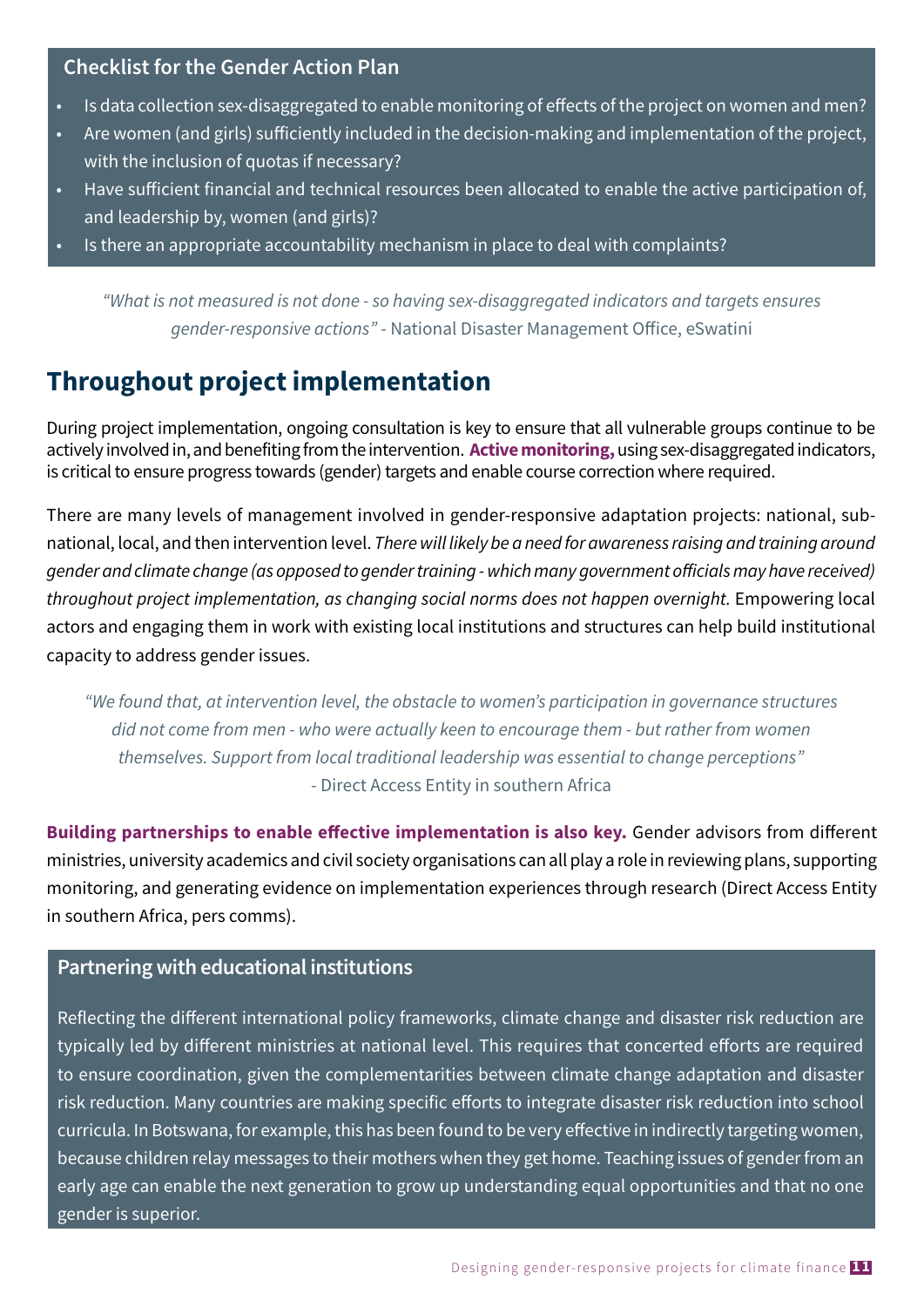Partnerships with research institutes and universities, and other relevant stakeholders, are particularly important since gender-responsive climate adaptation is relatively innovative, and research helps to generate empirical evidence on effectiveness of applying a gender lens and inform future good practice. There tends to be greater acceptance of the process and buy-in from stakeholders when gender related activities involve academic partners in the process (Direct Access Entity in southern Africa). Empirical and experiential evidence is essential to create "new normals" and ensure the paradigm shift that the GCF wants to enable genderresponsive adaptation.

*"We have a partnership with the university, who are developing specific targeting training on gender and climate change (because we find that people understand the need for "equal benefit" but not how climate change affects the genders differently)…it also helps us with the institutional learning and assessment approach – an ongoing developmental approach to really understand how to continually improve and move towards gender responsiveness" -* Direct Access Entity in southern Africa

## **References**

GCF (2019) GCF/B.24/15 Updated Gender Policy and Gender Action Plan 2020–2023. https://www.greenclimate. fund/sites/default/files/document/gcf-b24-15.pdf

Schalatek, L (2019) Climate FInance Fundamentals 10 - Gender and Climate Finance. https://us.boell.org/sites/ default/files/2019-11/CFF10%202019%20%5bENG%5d%20DIGITAL.pdf

Schalatek, L (2019) Green Climate Fund 2.0 – Moving to the Next Phase. https://us.boell.org/en/2019/11/30/greenclimate-fund-20-moving-next-phase

Fayolle, V. and Odianose, S (2017) Green Climate Fund Proposal Toolkit 2017. Toolkit to develop a project proposal for the GCF. https://cdkn.org/wp-content/uploads/2017/06/GCF-project-development-manual.pdf

GCF (2017) GCF/B.20/07 Updated Gender Policy and Action Plan 2018-20. https://www.greenclimate.fund/sites/ default/files/document/gcf-b20-07.pdf

GCF (2017) Mainstreaming Gender in Green Climate Fund projects. A practical manual to support the integration of gender equality in climate change interventions and climate finance. Green Climate Fund with UN Women. 78p. https://www.greenclimate.fund/sites/default/files/document/guidelines-gcf-toolkit-mainstreaming-gender\_0. pdf

GCF (2014) GCF/B.09/10 Gender Policy and Action Plan. https://www.greenclimate.fund/sites/default/files/document/gcf-b08-19.pdf